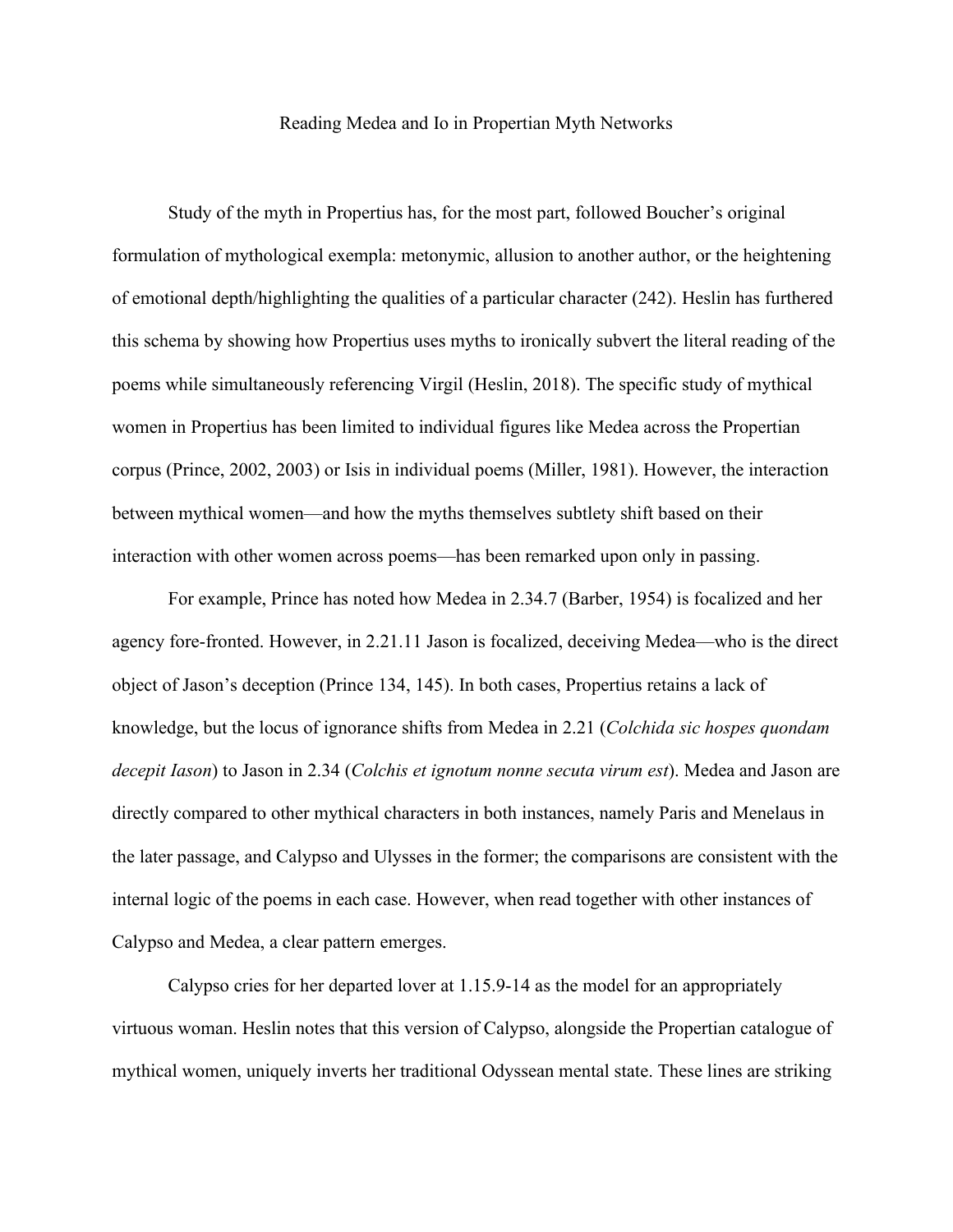however, in that they directly precede another reference to an altered mental state: Medea by way of Jason and Hypsipyle (1.15.17-20) whose mind is also changed from the original myth to *anxia* (Heslin 117-8). In the poem Hypsipyle and Calypso in 1.15 are both abandoned, much like Calypso and Medea of 2.21. Heyworth notes that 2.21 leads into a sequence of erotic betrayal (200), clearly prefigured not just by the generic travelling of Book I, but the mythical women themselves who are abandoned by the narrator for other women in Book II.

A similar network can be seen with Ariadne, Andromeda, Io, and Medea. Ariadne and Io are first compared together in 1.3.1 and 1.3.20, both asleep and passive as watched objects what Heslin calls a voyeuristic rape fantasy—exempla for Cynthia in the presence of her lover (93). Ariadne is again compared at 2.24b.45, but this time to Medea. Propertius describes Medea and Ariadne similarly across poems; both are deserted, one (Ariadne) recognized by the *carina* of her lover and the other (Medea) abandoned by the *carina* of her lover. Both are taken as virtue models for Cynthia: Medea and Ariadne in 2.24b for their chastity (Boucher 457)—an inversion of the traditional view of Medea, and Ariadne and Andromeda in 1.3.4 (as stated above). Further, Andromeda at 2.28a.21 is compared to Io at 2.28a.17—remaining chaste though enduring much (Camps 188), reinforcing the Ariadne, Andromeda, Io and Medea interactions.

This paper examines such webs as they pertain to Medea and Io, given that these figures are complicated by Propertius' own adaptation of the mythical narrative and focalization shift. Io/Isis in 2.33a shifts into the object of Propertius' ire (Miller, 1981); Medea/Jason in (2.21/2.34) prefigures Propertius' own deception and amorousness, both complicating the comparison networks in which they appear.